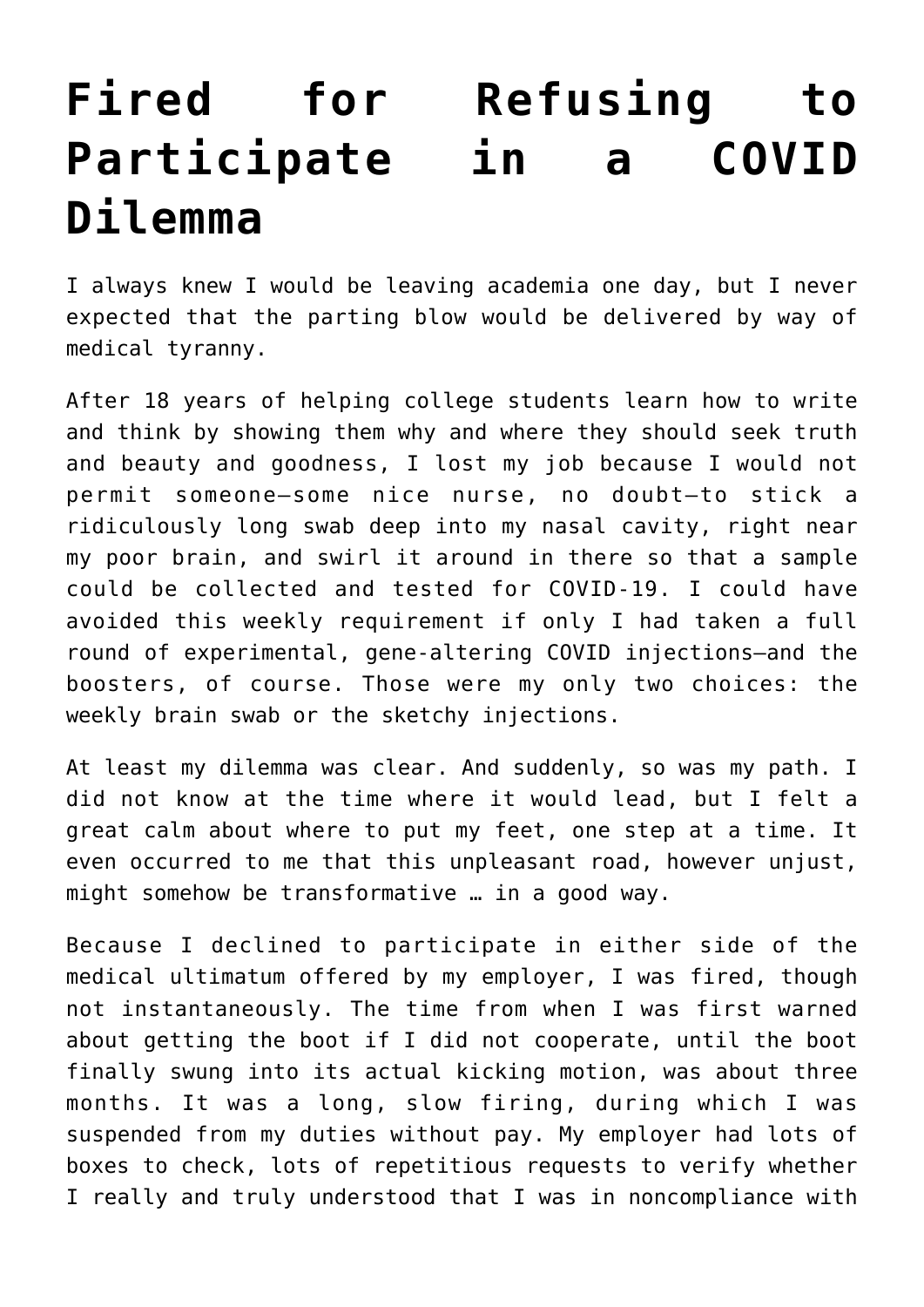Policy #1446, and lots of reminders of how serious were my transgressions.

For my part, I spent those final months trying (and failing) to get a religious exemption and pointing out to my employer the shaky legal grounds of using medical coercion on its employees. In the end, neither of us could convince the other, and I was out the door (although, unvaxxed and untested as I was, I had already been prohibited from setting foot on campus for a long time prior).

While all this was happening, I kept thinking to myself that there must be others in the state-college system going through this same experience. Thousands of faculty members were given the same ultimatum as I; surely there were at least a few dozen, if not a few hundred, who would simply not go along with it.

I was wrong.

Near the end of the debacle, a friend who spoke to someone with knowledge of the statewide landscape said that my case was the only one. As I have thought about it since, however, I wonder how many faculty did not wait to get fired, but simply walked away. How many might have been near enough retirement to let this mandate be their nudge? And how many more might have felt that, for financial reasons, they simply had no alternative but to comply, even against their own better judgment?

Sometimes I wonder whether these totalitarian COVID policies, especially in academia, are not just an efficient means for leftist institutions (which is nearly all of them!) to either purge or subdue their problem professors—those who balk at yet another session of "diversity training" wherein they will be informed of their unconscious micro-aggressions against any and all groups that self-identify as oppressed, those who are dismayed by the coercive power of agenda-driven accrediting